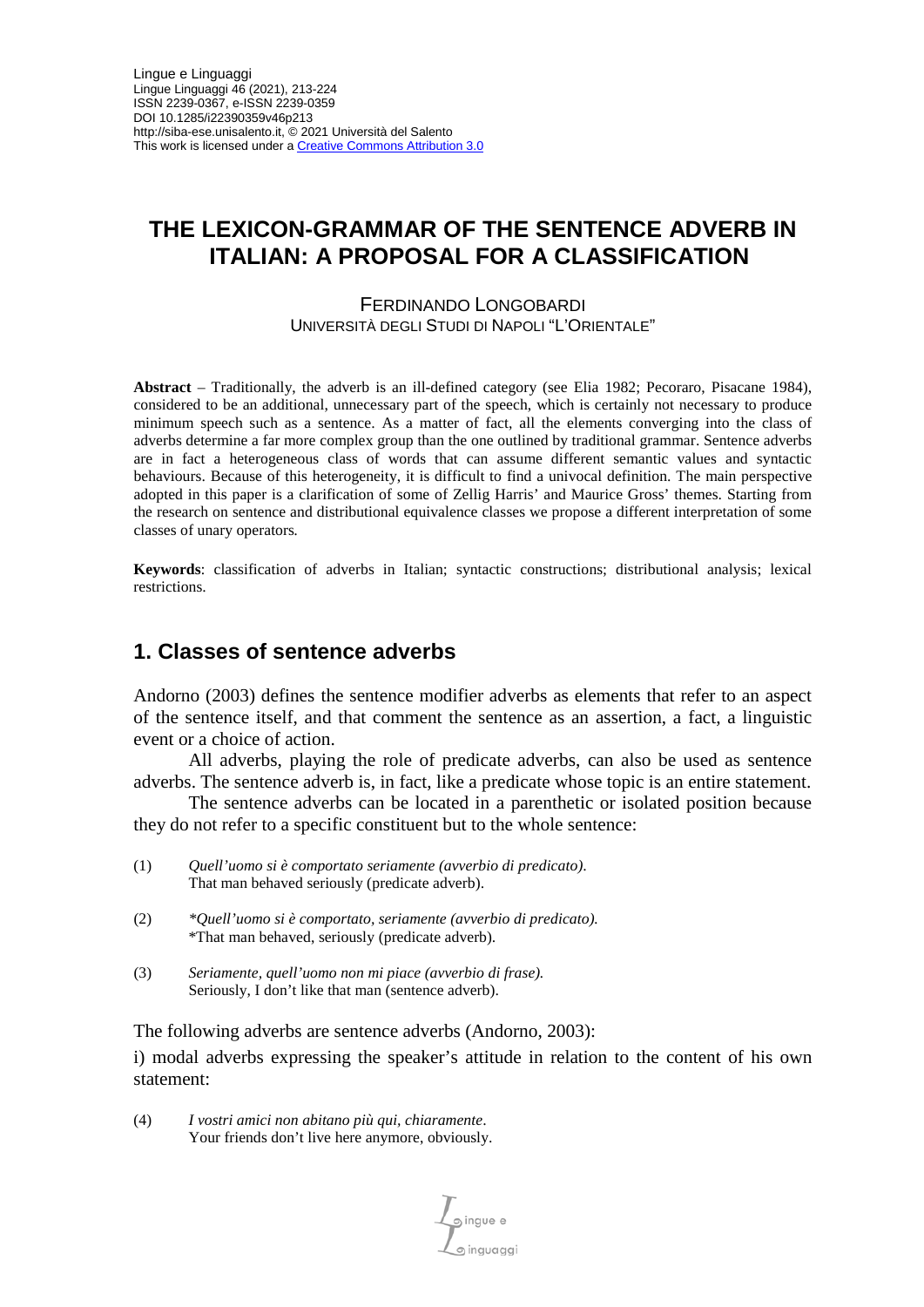(5) *Gianni andrà a lezione, presumibilmente.* Gianni will go to the lesson, probably.

ii) Evaluating adverbs commenting on the event, process or state of things presented as a factual datum in the sentence:

- (6) *Purtroppo una minoranza può contare più di una maggioranza.* Unfortunately, a minority can count more than a majority.
- (7) *Fortunatamente, è andato via.* Luckily, he went away.

iii) event adverbs qualifying the event which has been denoted by the sentence from the speaker 's point of view:

- (8) *Improvvisamente, è partito*. Suddenly, he left.
- (9) *Inaspettatamente, se ne è andato*. Unexpectedly, he left.

iv) the framework adverbs defining the range of validity of the sentence:

- (10) *Politicamente, si è comportato bene*. Politically, he behaved well.
- (11) *Tecnicamente, non è possibile*. Technically, it's not possible.

v) linguistic act adverbs qualifying the linguistic act made by the speaker. Therefore, sentence adverbs cannot modify the sentence – what one communicates – but the underlying intention one uses it with:

- (12) *Seriamente (= parlando con serietà), credi che se la caverà?* Seriously (= talking with seriousness), do you think he'll get by?
- (13) *Francamente (= parlando in tutta franchezza), non saprei rispondere.* Frankly (= talking with frankness), I wouldn't know how to answer.
- (14) *Personalmente (= parlando da un punto di vista personale), preferirei chiudere il caso.* Personally (= speaking from a personal point of view), I would prefer to close the case.

vi) the subject adverbs defining the subject's behavior regarding the action that the sentence expresses. These adverbs often coincide with some action adverbs. The difference between these two kinds of adverbs is particularly difficult: subject adverbs underline a way of "acting," that involves the subject's free choice; action adverbs simply underline a way of "doing":

- (15) *Prudentemente, non avevo aderito alla richiesta.* Prudently, I did not adhere to the request.
- (16) *Intelligentemente, non ha dato risposta.* Wisely, he didn't answer.

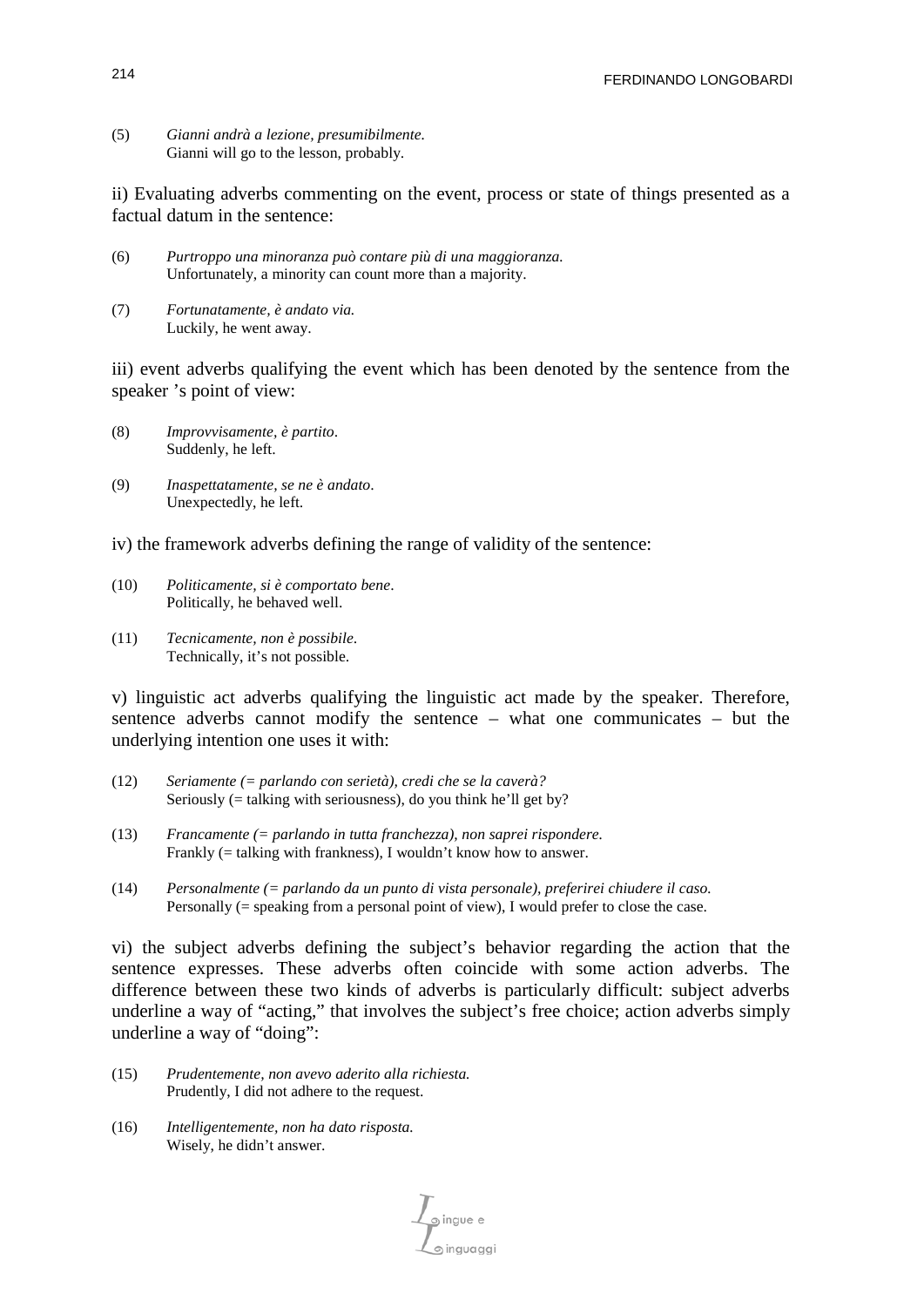Traditional studies on adverbs have often provided a description and a division in categories mainly on a semantic basis.

The hypothesis of a taxonomy describing all possible forms of sentences in a language, regarding a free simple sentence, is based on the possibility to process verbal uses starting from their occurrence in sentences characterized by the presence of a certain number and a certain kind of relevant complements (Gross 1975).

This hypothesis, expressed differently, is based on the semantic intuition – largely accepted – that operators and topics represent the nuclear structure of the sentence. Some complements state the operator's topic such as an example or a process, while others only provide indications about circumstances of such a process or state, or occur in different nominal positions with a "modifier" function.

Since Jespersen (1948) modern linguistics has focused, instead, essentially on syntactic analysis criteria. Syntactic criteria involve distributional observations about contexts specified in terms of syntactic functions, constructions, or relations between constructions.

### **2. The limits of classifications**

Adverb classifications found in traditional grammars are commonly based on semantic criteria, but they are considerably different (D'Agostino 2000).

Two limits come to light if we re-examine the previously mentioned classification methods. The first one is the excessive attention paid to verb operators. The second one is the imprecise application of the so-called "maximum expansion principle".

In the first case, we are dealing with an explicit "verbocentrism", i.e. with an underrating of those noun components acting within predication mechanisms. Maybe this is the reason why, for what concerns Italian, there has been a delay in investigating the nature and the classes of support verbs, and of the classes of equivalence established by them.

On the contrary, in the second case, the application of the principle of maximum expansion has at times produced misrepresentations of the connections existing between classes of elementary operators (both transitive and intransitive), and also between these operators and some particular classes of completive and infinitive verbs.

Actually, the analysis procedure based on "equivalence classes" has been applied in both cases incompletely. This means that it has been incompletely applied also for sets of sentences linked by "systematic correlation" – i.e. transformationally connected – that is to say for sets of sentences connected by morphemic and paraphrastic invariance.

#### *2.1. The notion of "equivalence class"*

The term "equivalence" is used to designate the correlation existing between objects having the same "value." During the XX century, Linguistics also associated the notion of equivalence to the one of "distribution" (equivalent distribution and complementary distribution). In particular, value was the formal basis used to detect the notion of phoneme, which is one of the greatest methodological and epistemological discoveries of XX century Linguistics.

In fact, the notion of the phoneme makes the limits imposed by psychologistic and substantialistic considerations disappear and lets the pure "relational" or system aspect

pingue e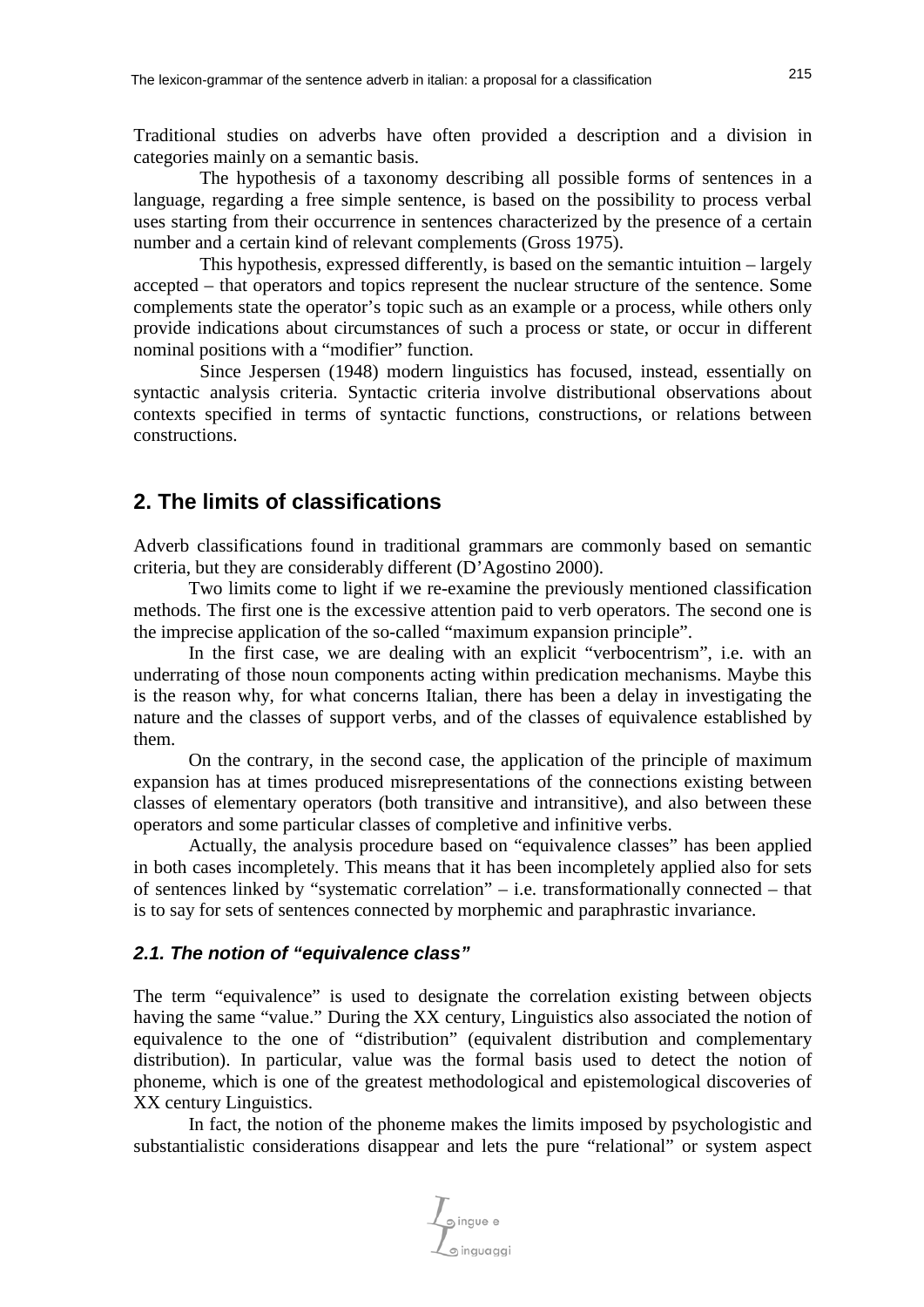prevail. The commutation test essentially detects members of the same class, i.e. having the same value, regardless of any evaluation of major or minor physical identity.

The distributionalism and subsequently transformationalism of Harris' (1970) approach to syntax is actually based on the same relational dimensions. Physical diversity or identity within sequences produced by all possible sentence combinations are in fact not sufficient conditions to detect connections among different sentences and/or among the components of different sentences.

For instance, the equivalent distribution of a relative sentence and of an adjective suggests that these items have the same "value", regardless of any evaluation of concrete diversity.

The same symmetrical consideration may suit sequences which behind an outward formal identity show main structural differences. In this sense, as for syntactic analysis, an "equivalence class" will include sets of sentences being one a variant of the other, and having the same value; and transformations will just be the variation mechanisms leading from one sentence to the other, and vice versa.

#### *2.2. The principle of "maximum expansion"*

This principle comes from the work carried out in French by Boons-Guillet-Leclère (1976) and Guillet-Leclère (1992).

It has constantly been applied also to Italian Lexicon-Grammar classifications, even if it has never been explicitly formalized. It is based on the correct intuition of the predicate semantic field, which includes all the fundamental variables linked to such a function. Hence, while defining a lexical entry, it is necessary to start from these variables.

Together with the principle of maximum expansion, the notion of "substructure" has often been used. As a matter of fact, especially with transitive and intransitive sentence forms, it helped solve many classification problems.

## **3. Lexical-grammar properties of the sentence adverb**

The research program called "Lexicon-Grammar of Italian Language" (from now on LGIL) was inspired by Maurice Gross' Méthodes en syntaxe ([1](#page-3-0)975).<sup>1</sup>

In the last thirty years, as for taxonomic analysis and description, it has focused on the following main topics: simple sentences and verbal operators; support-verb constructions and nominal operators; idioms and compound operators; compound forms; spoken language uses; applications of finite state automata theory; general and specialized frequency vocabularies.

In LGIL we can detect four main contributions: Elia-Martinelli-D'Agostino (1981) on completive, intransitive and transitive sentence forms; Elia (1984b) on completive sentences; D'Agostino (1992) on transitive constructions; Vietri (2004) on a general

<span id="page-3-0"></span><sup>1</sup> This article refers to the lexicon-grammatical theory of Maurice Gross. It retraces the distinctions between elementary and non-elementary operators made by Harris. Moreover it recalls some of Maurice Gross' principals about the so-called "lexically exhaustive grammar". This definition was used to indicate those grammars, which define the application domain of a syntactic mechanism taking over the lexical detail. The lexically exhaustive grammars express, regarding the whole lexicon, the so-called "strict categorization rules". See Elia *et al.* (1981), Elia (1984b), D'Agostino *et al.* (1992) and Vietri (2004) for any reference.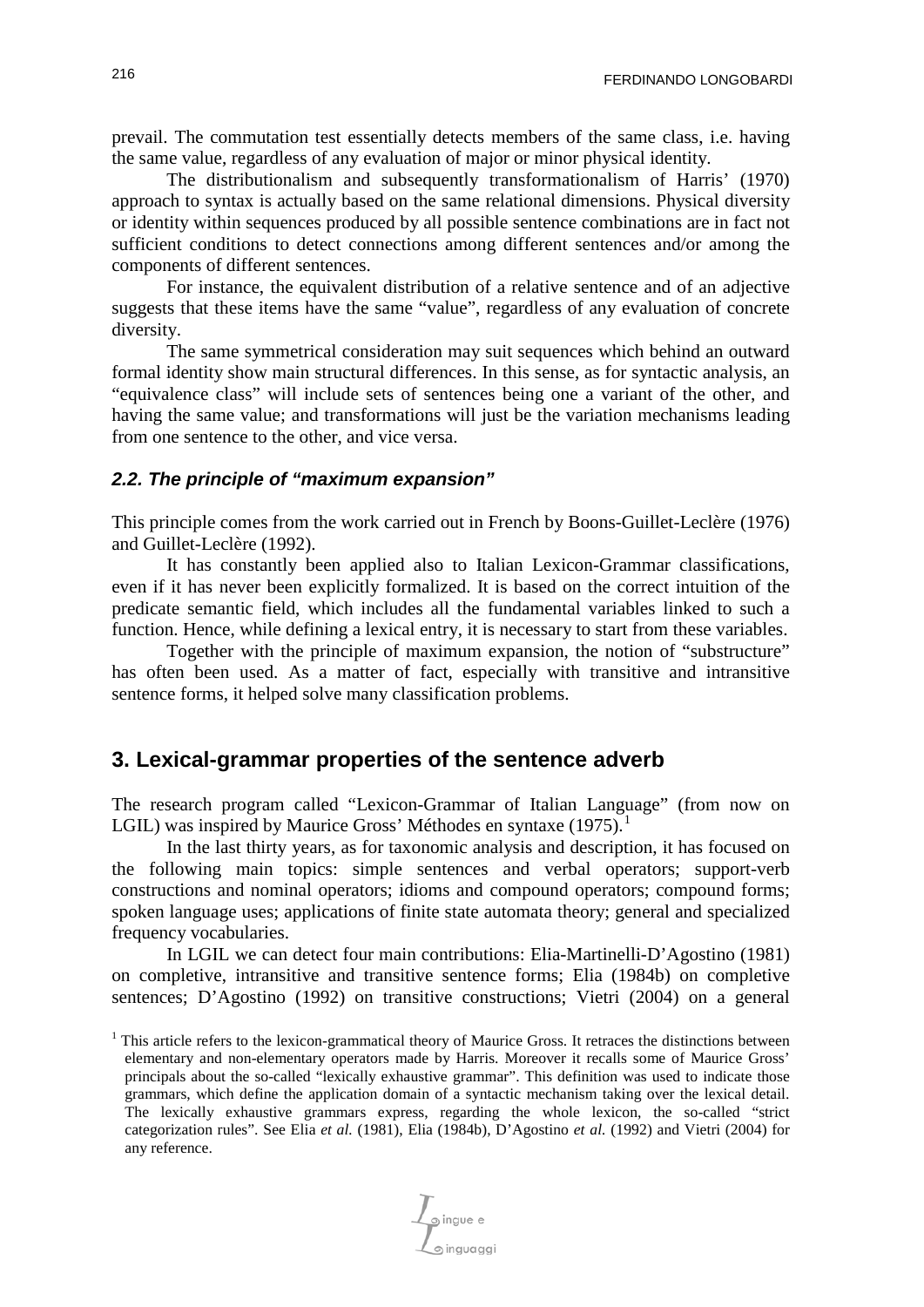reformulation. In all books, in accordance with Harris, (1976) elementary operators were separated from non-elementary ones in order to achieve verb use analysis and classifications.

An adverb classification was realized in the research LGLI program by D'Agostino (2000) and Mirto (2013; see also Radimský, Mirto (eds) 2013).

Since the work of Greenbaum (1969) on adverbs in English, the use of syntactic tests has become a standard ingredient of typological studies on adverb classification.

Among many formal adverb definitions, we have decided to use the one by Jespersen (1948) because it is more suitable to the research regarding the lexicon-grammar theory.

According to Jespersen the adverb is a tertiary word combination, which can be represented – from a lexical and syntactic point of view – as a large range of structures that can be schematized as follows (if we consider them adapted to Italian):

- 1. traditional monolithic adverbs: *adesso*, *mai* (now, never);
- 2. traditional adverbs derived using the suffix *–mente*;
- 3. prepositional phrase: *di corsa*, *in tutta segr*e*tezza*;
- 4. syntagma resulting from sentences to finished verbs or infinitive (comparative *come*, gerund, past participle).

We have referred to Jespersen because he was one of the first to evaluate the possibility of considering the "adverb" as a syntagma or as a sentence as well. Recalling Harris (1976), regarding the insertion in the sentence of these complements as operators of elementary or non elementary (sentences) topics instead of using adverbs in the traditional grammatical way, we are going to state that, in an equal lexicon-syntactic structure, there are two kinds of complements:

- a. essential complements, identified by a verb (direct or phrasal);
- b. adverbial complements, that are not identified by a verb and are not essential to its lexical and syntactic characterization.

From this point of view, some complements (direct or indirect), specific for the verbal use in a semantic way, would be relevant in the definition of the verbal use. We can state that the traditional difference between "nuclear" and "non nuclear" retraces the difference between complements embodying arguments belonging to the predicate and complements that, like adjuncts, are not part of the predicate.

According to this analysis perspective, verbal operators can be defined as "functions" and elements connected to them as "variables," semantically selected and syntactically modulated. This can be explained because topics are directly proportionate to operators.

This hypothesis has always entailed a distinction between "object complements" (either direct or indirect) and "adverbial complements" or tout court "adverbs;" incorporating adverbs, subordinate circumstantial propositions and the so-called "circumstantial complements" in the distributional category of *Adv*: [2](#page-4-0)

<span id="page-4-0"></span><sup>&</sup>lt;sup>2</sup> Since the distributions of adverbs and adverbial expressions are similar, they form the class of adverbials (see "adverbe généralisé" in Gross 1986, p. 11).

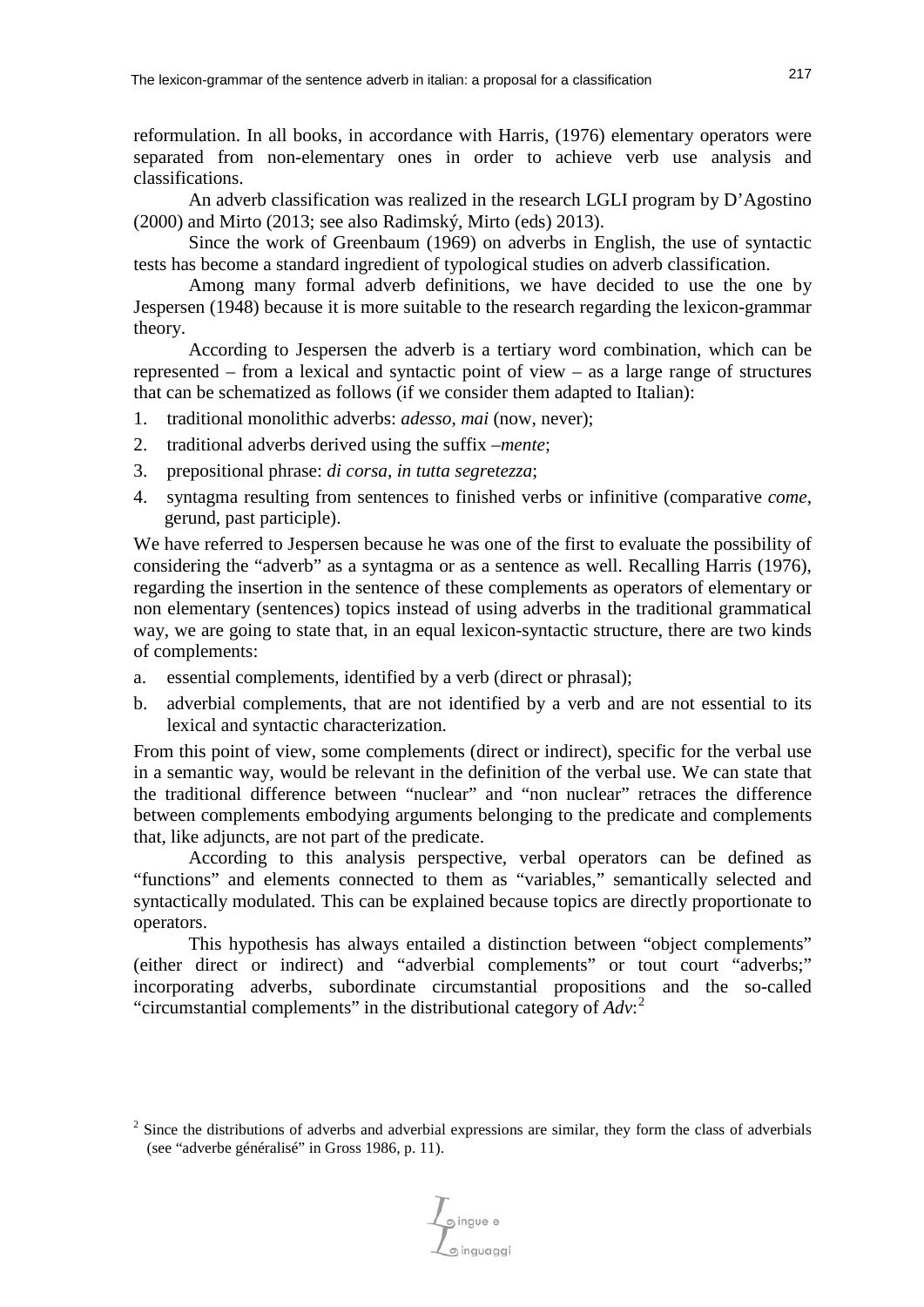*Meg gioca Avv Avv* → (*sempre* + *durante tutto il giorno* + *mentre la madre lavora* + *facendo attenzione a non far rumore*) Meg plays Adv Adv  $\rightarrow$  (always + all day long + while her mother is working + trying not to make any noise)

The reasons for such a simplification of complement classification can be traced back to Gross (1986). However we can say that in the actual definition of object and circumstantial complements the statement of specificity in the first type and non specificity in the latter is partly unjustified. Hence if direct or indirect object complements are subject to restrictions of selection, the adverbs will be more or less subject to these restrictions too.

Gross (1986) underlines how different verbal forms select different adverbs, for example modal adverbs. Moreover see how "place" and "time" adverbs become acceptable by changing the operator. Their occurrence appears to be inadequate in the following sentence:

? *questo tavolo pesa 30 kg oggi a Roma* ? this table weighs 30 kilos today in Rome

or creates contrasting effects in the following sentence:

*Questo disegno piace a Meg oggi a Roma* Meg likes this drawing today in Rome

which presumes that in another moment, or elsewhere, she did not like it. In sentences similar to the following one, it is instead normal:

*Meg lavora oggi a Roma* Meg works today in Rome

These cases should not be confused with those that only apparently are examples of relations between the operators and the "place" and "time" adverbs". See when adverbial complements seem to be necessary in the following sentences:

- (17) *Max si comporta (bene + da fesso + ecc.)* Max behaves (well + badly + etc.)
- (17a) \**Max si comporta* \*Max behaves
- (18) *La storia risale (all'anno scorso + al momento in cui Max partì + ecc.)* The matter can be traced back (to last year  $+$  to the moment in which Max left  $+$  etc.)
- (18a) \**la storia risale* \*the matter can be traced back

In sentences (17) and (18) the operator is represented by the adverbial complement while *comportarsi* (to behave) and *risalire* (to trace back) are an extension of the support verb e*ssere* (to be).

ര inauaaai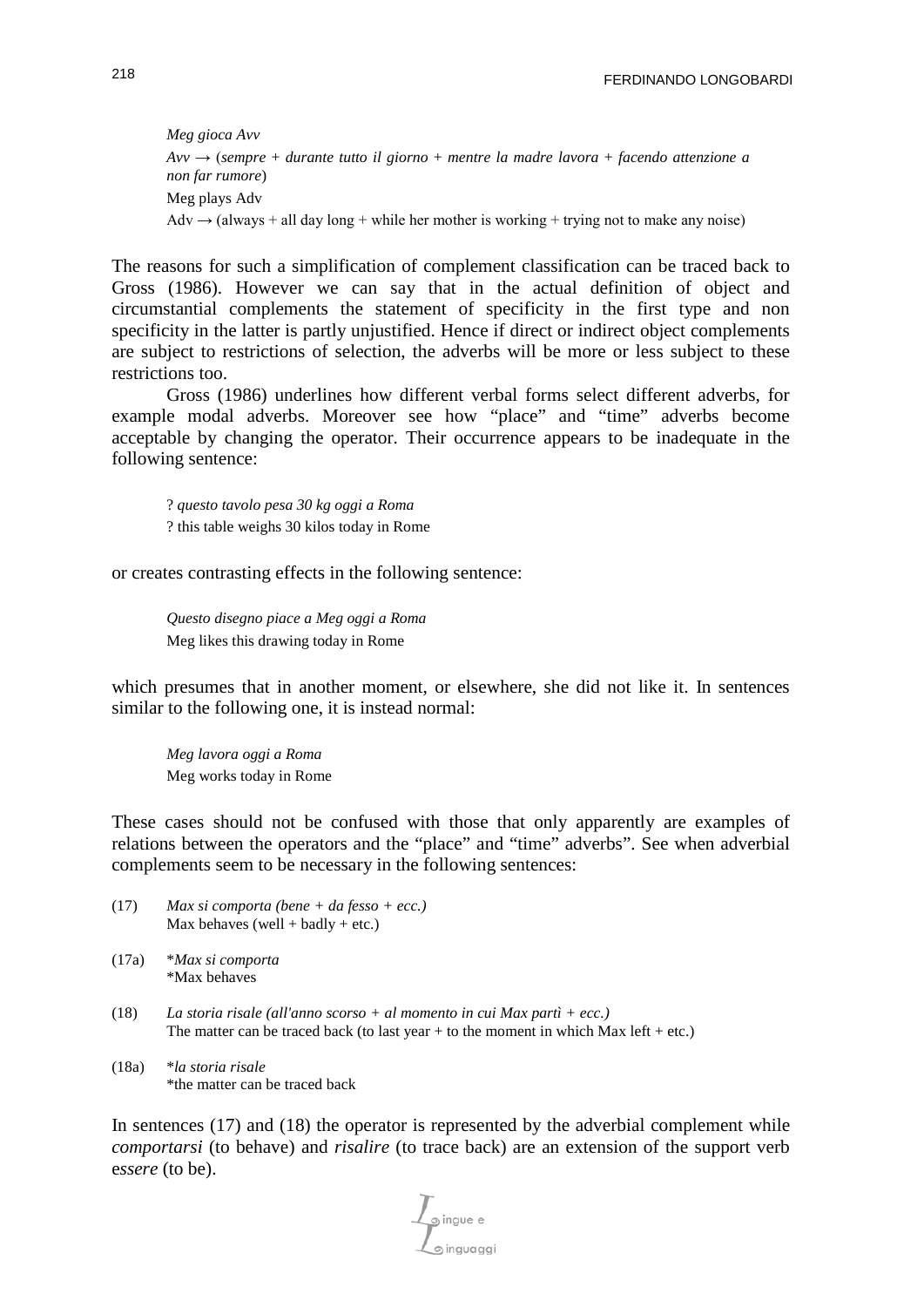Examining operator adverbial complements using an approach similar to Harris', we should syntactically justify their introduction into the sentence.<sup>[3](#page-6-0)</sup>

To do this we should resort to a particular type of *support verb construction*, the so-called *verbi supporto di occorrenza* (support verbs of occurrence) such as *succedere*, *aver luogo*, *prodursi* (to occur, to take place, to arise) allowing the connection of sentence (19) to sentence (20), in which sentence (19) is included in  $N_0$ , that is to say in the completive sentence having the structure Ch F V N (That S V N):<sup>[4](#page-6-0)</sup>

- (19) *Max mangiava uova (in salotto + di notte)* Max ate eggs (in the living room  $+$  at night)
- (20) *Il fatto che Max mangiava uova succedeva (in salotto + di notte)* The fact that Max was eating eggs occurred (in the living room  $+$  at night)

For adverbial complements with nominal range we should refer to the support verbs of occurrence such as *essere* and *stare* (to be) which compared to other support verbs behave in an alternative way:

- (21) *Max chiedeva perdono in ginocchio* Max begged forgiveness on his knees
- (22) *Max (era + stava) in ginocchio* Max was on his knees
- (23) *\*Il fatto che Max chiedeva perdono (era + stava) in ginocchio* \*The fact that Max begged forgiveness (was) on his knees
- (24) *\*Il fatto che Max chiedeva perdono succedeva in ginocchio* \*The fact that Max begged forgiveness occurred on his knees

On one hand the adverbial complement *in ginocchio* (on his knees) cannot be used in sentence  $(24)$  in the same way as those shown in sentence  $(19)$ ; on the other hand while sentence (22) is completely valid with the verb *essere* and *stare* (to be)*,* the same procedure (the introduction of the adverbial complement) cannot be used in sentence (23) because it becomes not valid.

The solution is a coreferential introduction allowing the connection of (21) and (22) through (25) which, having established the co-reference between *Max* and *Max*, deletes the support verb leading us to (21):

(25) *Max chiedeva perdono // Max (era + stava) in ginocchio* Max begged forgiveness// Max (was) on his knees

The other possible solutions – specifically those making relative (22) in (21) or parenthetical treatment of (22) with the gerundive form as in (26):

(26) *Max, (E + che stava + stando) in ginocchio, chiedeva perdono*  Max,  $(E + who was + being)$  on his knees, begging forgiveness

 $\int$ pingue e

<span id="page-6-0"></span><sup>&</sup>lt;sup>3</sup> See Gross (1986) for an exhaustive discussion.

<sup>4</sup> This class is described in Elia (1984a) and (1984b).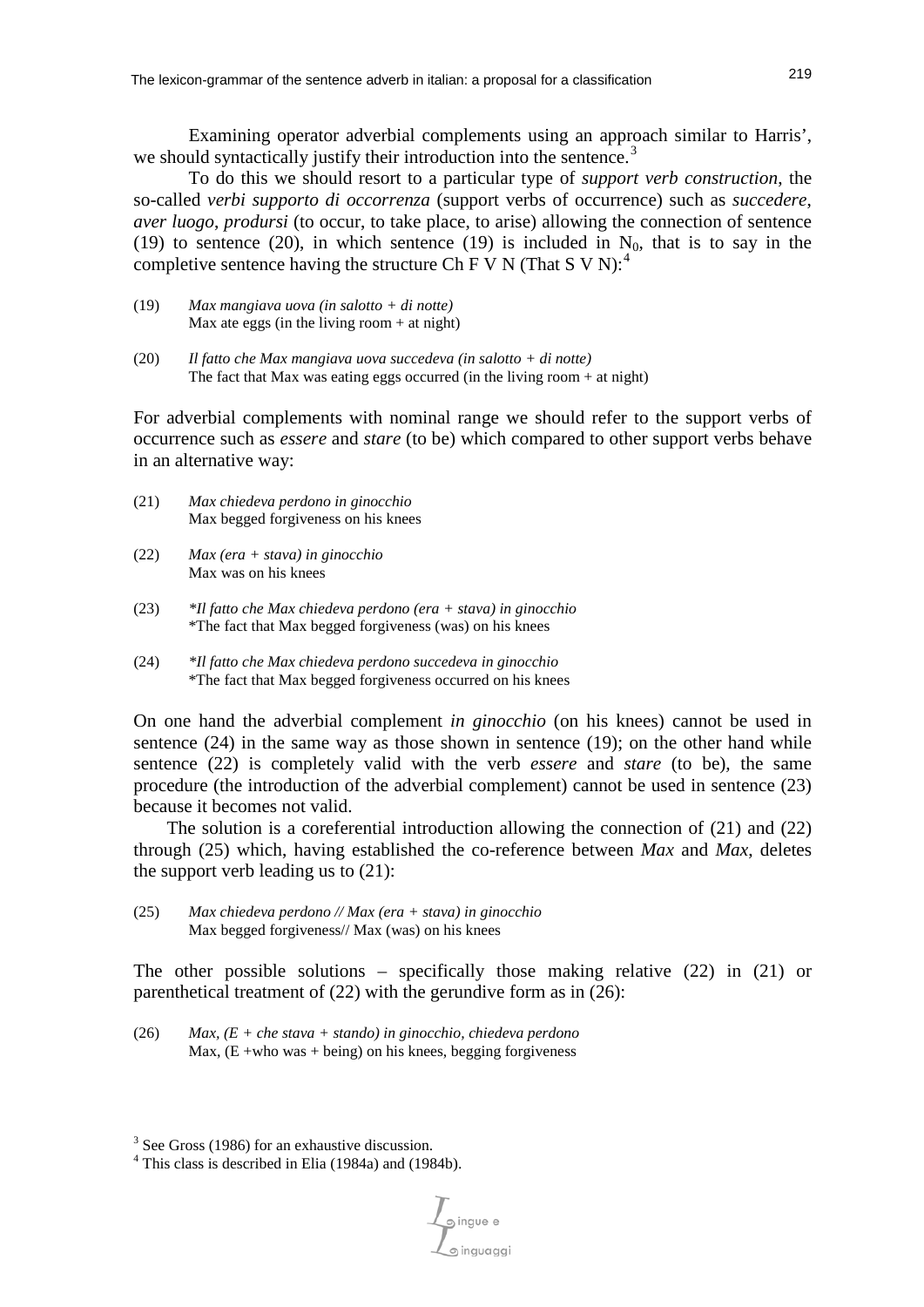also underline the introduction difference of the two kinds of adverb.<sup>[5](#page-7-0)</sup>

## **4. The definition of sentence adverbs**

Regarding the statute definition of Adv, it should be noticed that we have to consider not only the issue of restrictions for operator selection, but also another relevant factor: the influence of adverbs on different operator topics or, alternatively, as mentioned above, on the whole sentence.

See the following sentences:

- (27) Max è caduto in ginocchio *Max fell on his knees*
- (28) Meg, in modo involontario, ha visto Luca in ginocchio *Meg, accidentally, saw Luca on his knees*
- (29) Meg ha stupidamente annoiato tutti *Meg stupidly bored everybody*
- (30) Meg ha sinceramente annoiato tutti *Meg sincerely bored everybody*

#### Different relations can be easily underlined.

In sentence (27) there is a relation between the subject *Max* and the idiomatic adverb *in ginocchio* (on his knees); we can state that a sentence like the following one:

(27a) \**Max è caduto in ginocchio di Luca* \*Max fell kneeling of Luca

is not valid, while the sentence:

(27b) *È Max che è caduto in ginocchio* It's Max who fell kneeling

is in a transformational relation with the starting sentence.

Referring to sentence (28), we can notice that the application of the split sentence – regarding the idiomatic adverb *in ginocchio* (kneeling) – works with the direct object Luca and not with the subject Meg.

In fact we have:

(28a) *È Luca che è in ginocchio (e non Meg)* It's Luca who fell kneeling (not Meg)

In sentences (29) and (30) instead we have different issues. In fact while in sentence (29) we can notice as a paraphrase:

- (29) *Meg ha annoiato tutti con la propria stupidità* Meg bored everybody with her stupidity
- <span id="page-7-0"></span> $5 N_0$  forms *(to be) Prep W* are dealt with in Vietri (2004) as fix and idiomatic sentences.

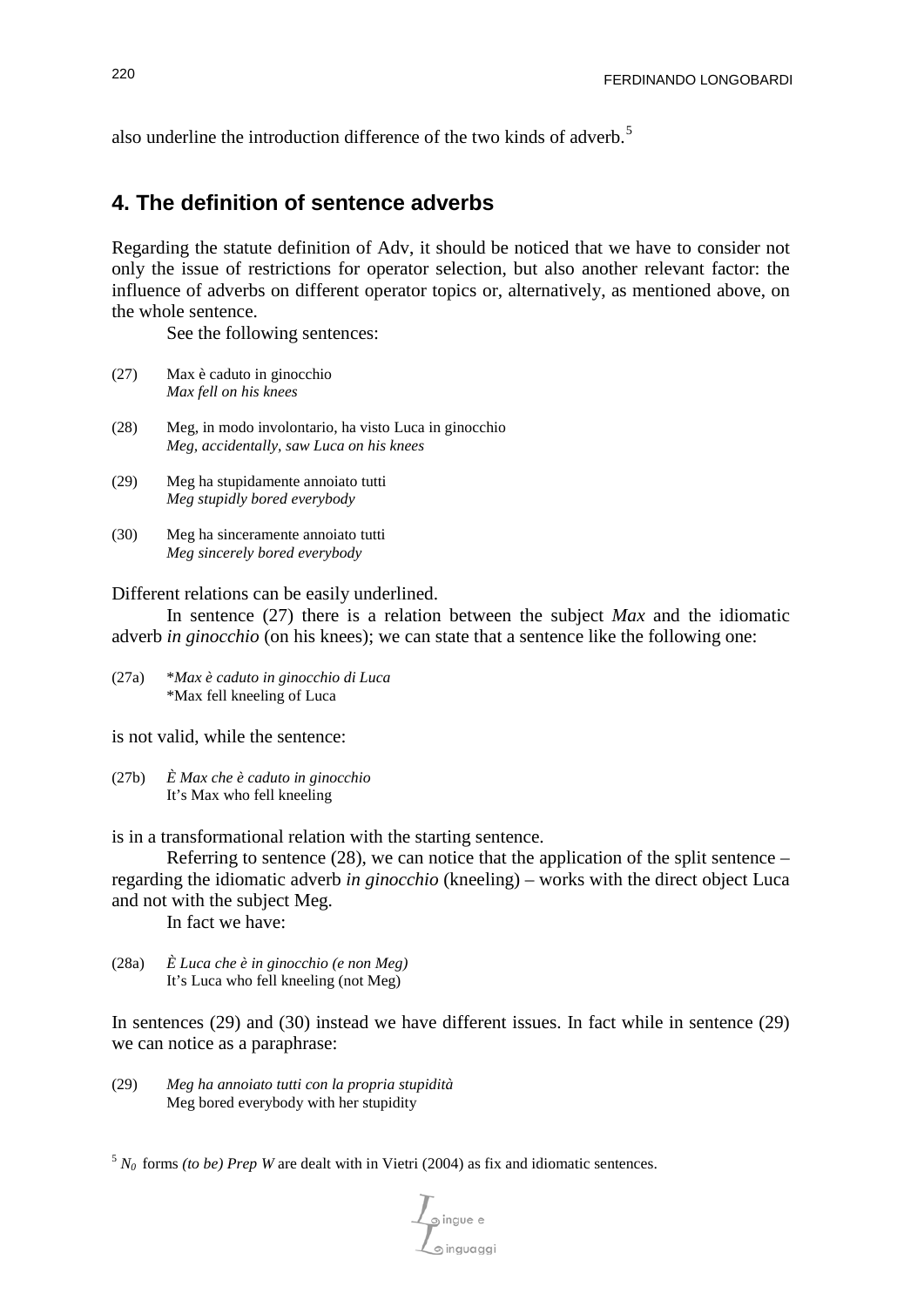*È la stupidità di Meg che ha annoiato tutti* It's Meg's stupidity that bored everybody

*Tutti sono stati annoiati dalla stupidità di Meg* Everybody was bored by Meg's stupidity

on the contrary in sentence (30) we have the cancellation of the meta-discourse operator *Io*   $(dico + suppongo + suggerisco + ecc.)$  [I (say + suppose+ suggest + etc.)] as follows:

(30) *(io ((dico + suppongo + suggerisco + ecc.) (con sincerità + sinceramente + in modo sincero)) che Meg ha annoiato tutti*  $(I ( (say + suppose + suggest + etc.)$  (with frankness + frankly + in a frank way)) that Meg bored everybody

*(è la mia sincerità che fa sì che io dica che) Meg ha annoiato tutti* (it's my frankness saying that) Meg bored everybody

This example shows how the adverb does not refer to the sentence's subject Meg but to the statement's subject I. In sentences similar to (30), after the distinction between "sentence adverbs" and "noun adverbs" we can underline the occurrence of adverbs regarding the "modal sense" of the sentence.

The term modal (Simone 1990) reveals an attitude of the speaking subject (or subject of the statement) regarding what has been told, or regarding the events, or told processes. In this issue the verbal uses usually called "modal operators"[6](#page-8-0) such as *potere*, *dovere* (shall, will, can, must) etc. are included:

(31) *Meg* (*può* + *deve*) *giocare*  $Meg$  (can + must) play

We can see – thanks once again to Harris  $(1976)$  – that the following sentences are equivalent:

(32) *Che Meg giochi è* (*possibile* + *doveroso*) It's possible that Meg plays (possible + right and proper) [it's possible for Meg to play]

corresponding to a structure in operators like:

*Che F Essere* (*possibile* + *doveroso*) The fact that  $F$  is (possible  $+$  right and proper)

as the realization of unary operators  $O(o)$ , of the Harrisian kind, that is to say operators in a sentence.

Harris (1988) reverses the accepted reasoning on the origin of sentences as in these examples. The infinitive sentence does not represent the starting sentence but operations result on adjectival elements: *possibile*, *probabile*, *chiaro*, *certo*, *vero*, *falso*, *dubbio*, *necessario*, *opportuno* (possible + probable + certain + true + false + doubt + necessary + proper) etc. in sentences like:

Singue e

<span id="page-8-0"></span><sup>6</sup> Traditional terminology used the definition "servile verbs" because of the formal compulsoriness of infinitive or completive sentence: *Eva vuole* (*partire* + *che tu studi*) [Eva would like (you to leave + you to study)] in contraposition with \**Eva vuole* (\*Eva wants).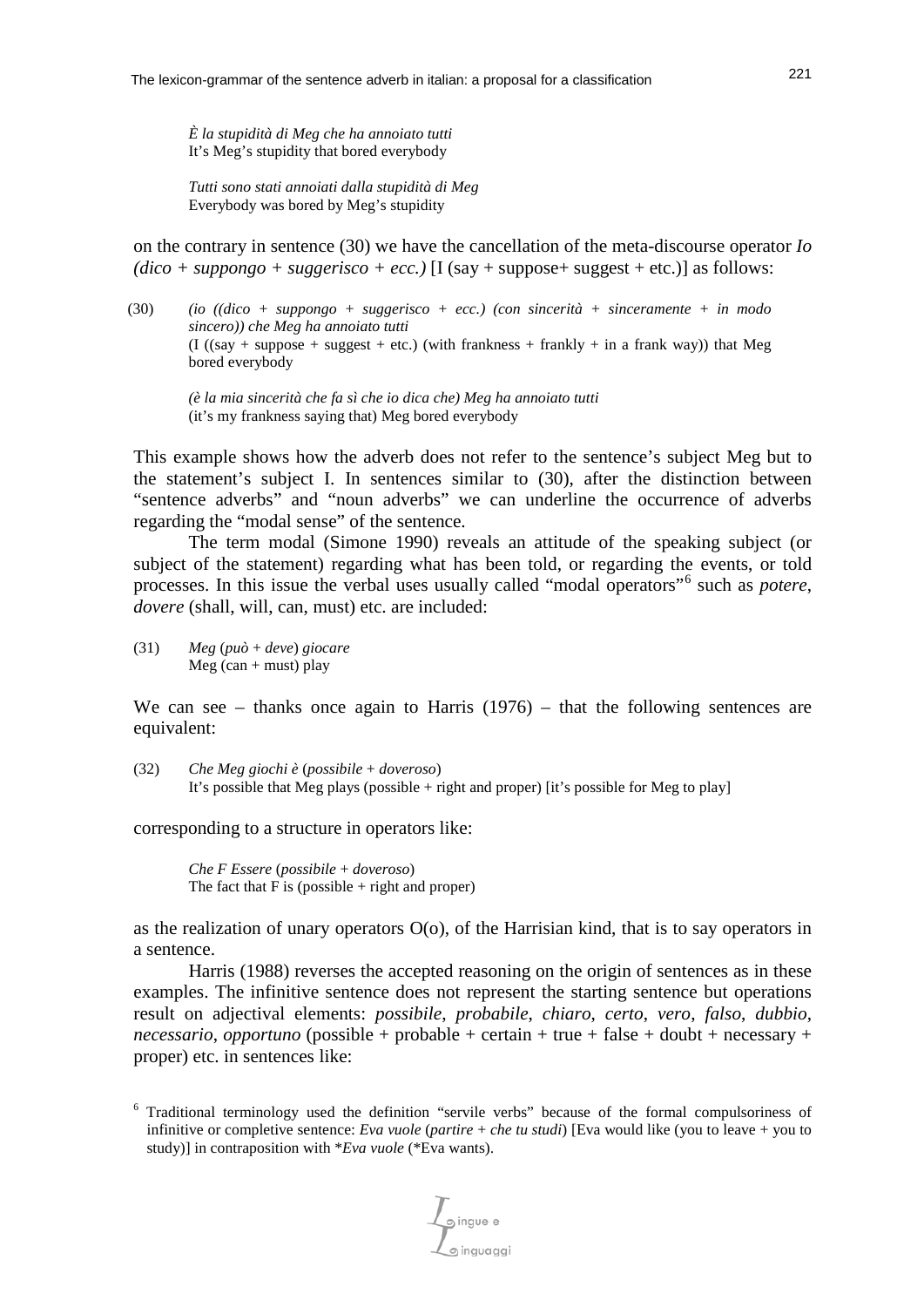(33) *È* (*possibile* + *probabile* + *chiaro* + *certo* + *vero* + *falso* + *necessario* + *opportuno* + *ecc*.) *che Meg abbia ragione* It's (possible + probable + certain + true +false+ doubt +necessary + proper + etc) that Meg is right

which finds equivalence with sentences like:

(34) *Meg ha ragione* (*possibilmente* + *probabilmente* + *chiaramente* + *veramente* + ?*falsamente* + *necessariamente* + *opportunamente* + *ecc.*) Meg is right (possibly + probably + clearly + truly + ?falsely + necessarily + properly + etc.)

That is to say with sentence adverbs finding other lexical "resources" like other manner adverbs (*-ly*):

(35) *Meg ha ragione* ((?*in* (*modo* + *maniera*) *possibile* + *in* (*modo* + *maniera*) *probabile* + *ecc*.)) Meg is right  $((? (possibly + probably + etc.))$ 

And with verbal uses like:

(36) *Meg può avere ragione* Meg is probably right

All of the sentences analysed, in this article, show the above-mentioned *modal* principle: the speaker's opinion. This point of view can be connected to an applied operator after the metadiscourse operator *Io dico* (I say):

*Io dico che io* (*credo* + *valuto* + *opino* + *ecc*.) *che Meg abbia ragione* I say that I (think +believe +evaluate etc.) Meg is right

We have the linguistic evidence of the "point of view" especially for *valuto* (evaluate) and *opino* (think):

*Io dico che* (*la mia valutazione* + *la mia opinione*) *è che Meg abbia ragione* I say that (my thought  $+$  my opinion) is that Meg is right

which we will call here "operator of modal meta-discourse".<sup>[7](#page-9-0)</sup>

# **5. Conclusion**

Distributional analysis is an iterative process. Tentative groupings are made on the basis of the behaviour of elements in a context; these classes have to be verified in other contexts; they are frequently reorganized along the way. In a procedure like the one explained above even if the arguments about modal aspects are only sketched here, the traditional category of sentence adverbs are limited to unary operators by Harris – i.e. applied to a single sentence  $-$  (Oo).

<span id="page-9-0"></span><sup>&</sup>lt;sup>7</sup> The idea of such an operator was stated for the first time by D'Agostino *et al.* (2007).

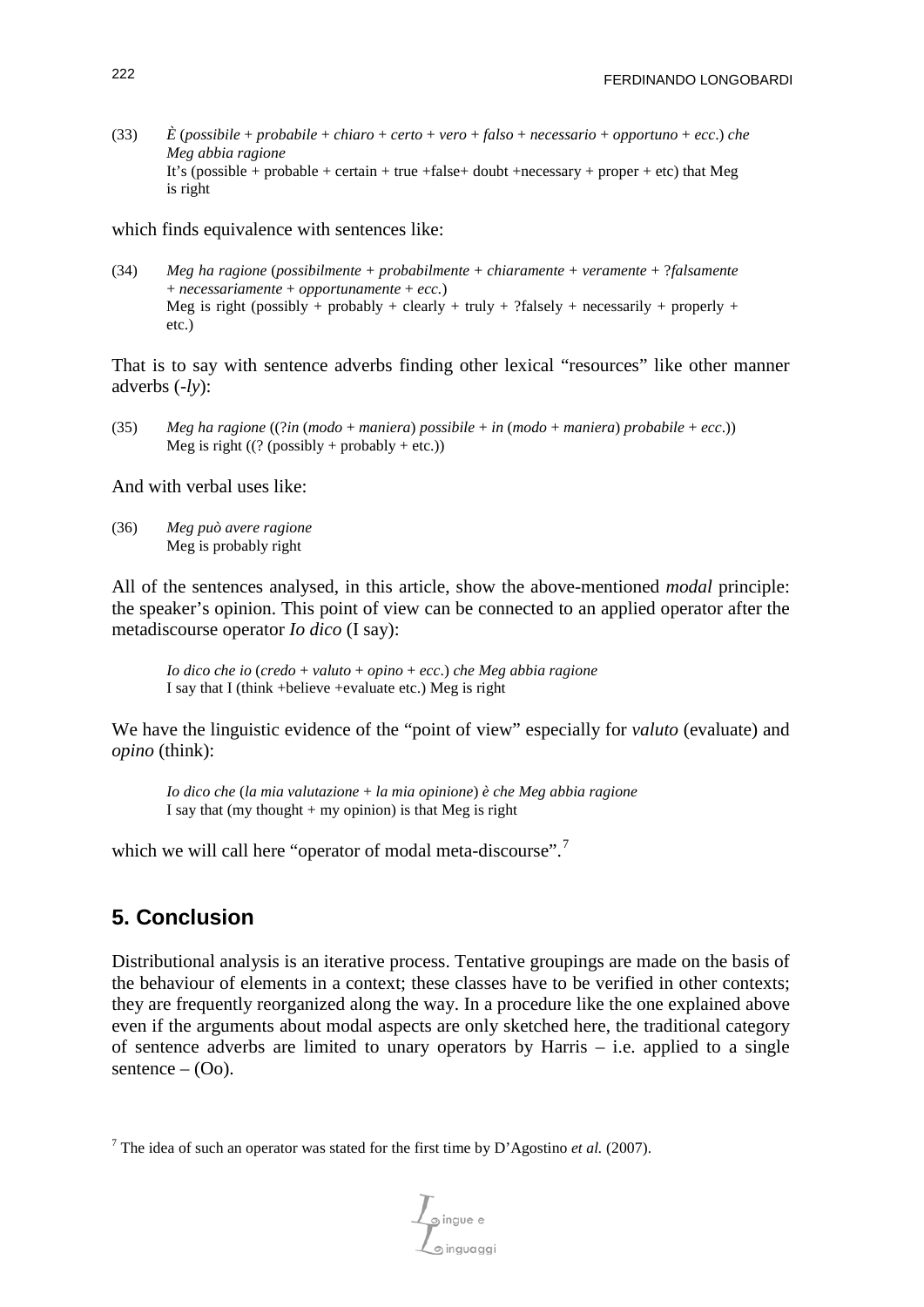Moreover, identifying the aspectual foundations of names (and potential connected adjectives) and of adverbs (and possibly prepositions) means that this characteristic is not ascribable only to verbal forms as is commonly stated.

Actually, if the persistence of a traditional distinction between compulsory "objects" and discretionary "adverbs" based only on selection principles made by verbs appears to be inadequate, a new distinction based on the Harrisian consideration that sentence adverbs, regardless of their range, are "reductions of phrases" – belong to the typology of elementary paraphrastic transformations and to the elimination of constants – proves to be possible.

The classification proposed here on the basis of distributional criteria appears to be semantically plausible, and is compatible with other studies using semantic criteria.

**Author's address**: [flongobardi@unior.it](mailto:flongobardi@unior.it)

 $\mathcal{L}_{\mathfrak{S}}$ ingue e

**Bionote**: Ferdinando Longobardi teaches Computational Lexicology at Università degli Studi di Napoli "L'Orientale". He is interested in syntax, semantics and sectoral languages. He has been a lecturer in several Italian Universities.